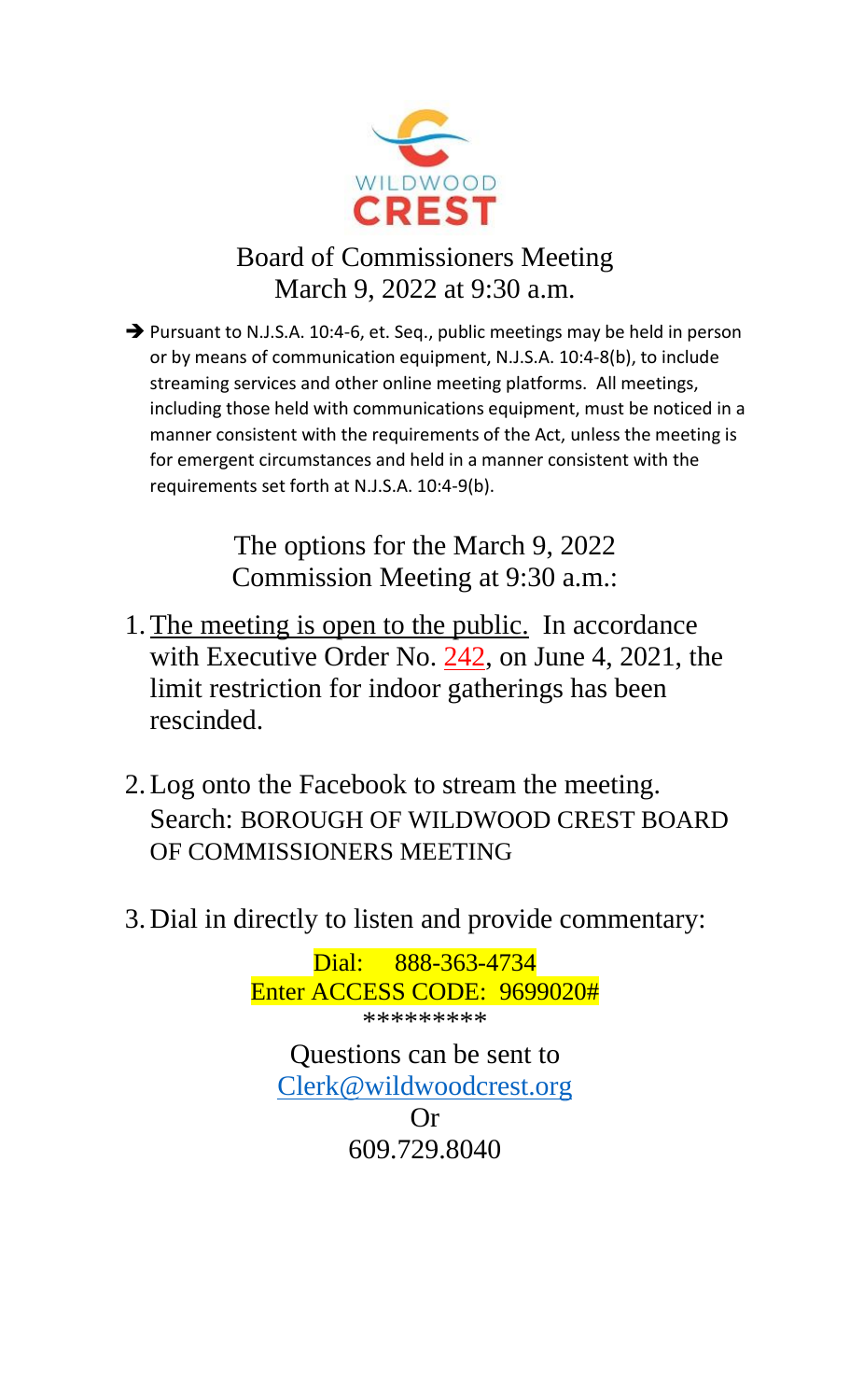# **BOROUGH OF WILDWOOD CREST COMMISSION MEETING AGENDA**

## **MARCH 9, 2022 / 9:30 AM**

## **\*\*THIS IS A PROPOSED AGENDA SUBJECT TO CHANGE WITHOUT NOTICE BY THE BOARD OF COMMISSIONERS\*\***

# 1. **PLEDGE OF ALLEGIANCE TO THE FLAG**

## 2. **OPEN MEETING WITH ROLL CALL: SCHIFF FRANCO CABRERA**

3. **THE MAYOR READS THE STATEMENT:** In compliance with the Open Public Meetings Act, Chapter 231, P.L. 1975, the notice requirements have been satisfied as to the time, place and date of holding said meeting by posting notice on the bulletin board in Borough Hall, and by mailing and emailing same to the Herald of Cape May County and the Press of Atlantic City on October 13, 2021.

#### 4. **THE MAYOR ANNOUNCES THE ONE-WAY IN AND ONE-WAY OUT METHOD OF INGRESS AND EGRESS IN CASE OF EMERGENCY**

5. **ORDINANCES: Ord. No. 1374 – (ADOPT) CAP BANK Ord. No. 1375 – (ADOPT) Ch. 40 – Licenses; Special Events Ord. No. 1376 – (ADOPT) Ch. 85 Land Use Boards Ord. No. 1377 – (INTRO) SALARY ORDINANCE Ord. No. 1378 - (INTRO) CH. 85- Art XIV- Electric Vehicles** 

## 6. **RESOLUTIONS:**

- 1 Cancelling Erroneous 2022 Sewer Rents in the Amount of \$124.00 for Property located at 407 East Miami Avenue
	- Motion: Second: Vote: S F C
- 2. Cancelling Erroneous 2022 Sewer Rents in the Amount of \$124.00 for Property located at 106-08 East Buttercup Road
- Motion: Second: Vote: S F C 3. Cancelling Erroneous 2022 Sewer Rents in the Amount of \$124.00 for Property located at 6509 Seaview Avenue
- Motion: Second: Vote: S F C 4. Cancelling Erroneous 2022 Sewer Rents in the Amount of \$124.00 for Property located at 404-06 East Miami Avenue
- Motion: Second: Vote: S F C
- 5. Authorizing Refund of Property Taxes or Utilities Overpayment made payable to Corelogic Motion: Second: Vote: S F C
- 6. Authorizing Release of Escrow Funds for Permit #SO20-1201 in the amount of \$187.50 Motion: Second: Vote: S F C
- 7. Authorizing award of Contract to Atlantic Wav Studio to Provide Technician to Stream Proposed Bulkhead Ordinance Presentation / Discussion at the NTE sum of \$1,200.00<br>Motion: Second: Vote: S F C Motion: Second: Vote: S F C
- 8. Authorizing Execution of an Addendum to the Existing Contract with Cape Professional for Emergency Medical Billing Services through 2022
- Vote: S F C 9. Authorizing the submission of an application to the New Jersey Urban Enterprise Zone Authority for Enterprise Zone Assistance Funds for Administration of the Urban Enterprise Zone Program for the Fiscal Year Ending June 30, 2022

Motion: Second: Vote: S F C

- 10. Authorizing the Use of Funds Designated for the Borough of Wildwood Crest from the Fiscal Year 2022 Wildwoods Urban Enterprise Zone for the Transport Project Motion: 2022 Wildwoods Urban Enterprise Zone for the \_\_\_\_\_\_\_\_\_\_\_\_ Project Motion: Second: Vote: S F C
- 11. Authorizing a Professional Services Contract for Special Counsel for Land Use Redevelopment at the NTE sum of \$15,000.00

Motion: Second: Vote: S F C

- 7. BILLS:\_\_\_\_\_\_\_\_\_\_\_\_\_\_\_: Motion that all bills properly authorized, as submitted, be paid \_\_\_\_\_\_\_\_\_\_\_\_\_\_\_: Second the motion Vote: S F C
- 8. CORRESPONDENCE:
- 9. PUBLIC COMMENTS: